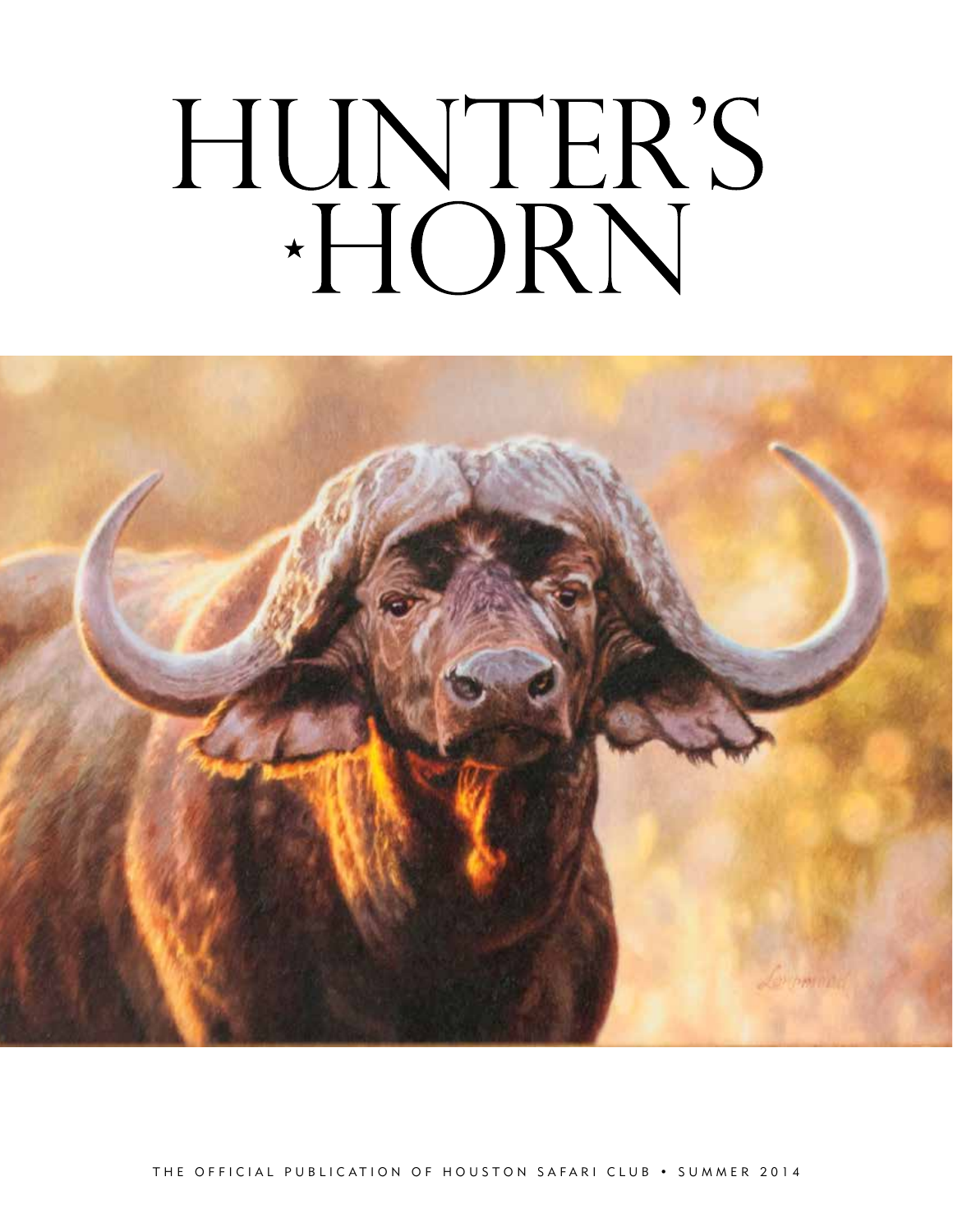Hunter's Horn • summer 2014 6 **Sport Hunting** *Conservation.* wildlife *is*

# HUNTER'S

## 2013-14 Houston Safari Club Offi cers

Melanie Pepper, President Kevin Comiskey, President-Elect Gene Human, Immediate Past President J.D. Burrows, Vice President Mark King, Vice President Julianne King, Treasurer Jerry M. Henderson, Secretary

# Houston Safari Club Dire ctors

2012 – 2014 Cope Bailey Steve Crawford Deb Cunningham Ted Trout

2013 – 2015 Harold Inman Shaun Nelson Kevin Ormston Matt Pyle Scott Scheinin

### Hea dquarters Staff

Joe Betar, Executive Director Scarlett Darby, Director of Publications and Marketing Jessica Welch, Office Manager Tara Anderson, Membership Coordinator

# HUNTER'S HORN PRODUCTION STAFF

Scarlett Darby, Executive Editor Jessica Welch, Associate Editor

2013/2014 EDITORIAL BOARD Julianne King Deb Cunningham

### C2- Studios Inc., Consulting & Design

### Alliance Printing and Graphics

Hunter's Horn is published quarterly by Houston Safari Club 9432 Katy F reeway, Suite 350 Houston, Texas 77055 713.623.8844 (p) 713.623.8866 (f) info@houstonsafariclub.org www.houstonsafariclub.org

*Hunter's Horn* welcomes contributing articles, stories, photos and research that would be of benefit and interest to members of Houston Safari Club. Contributed materials will be published at the discretion of Houston Safari Club Editorial Board. Houston Safari Club reserves the right to edit contributed materials for content and/or length. Please submit material with a self-addressed stamped envelope if you wish for your materials to be returned.

The views expressed in *Hunter's Horn* are expressly those of the author and do not automatically represent those of Houston Safari Club, its members, employees, or partners.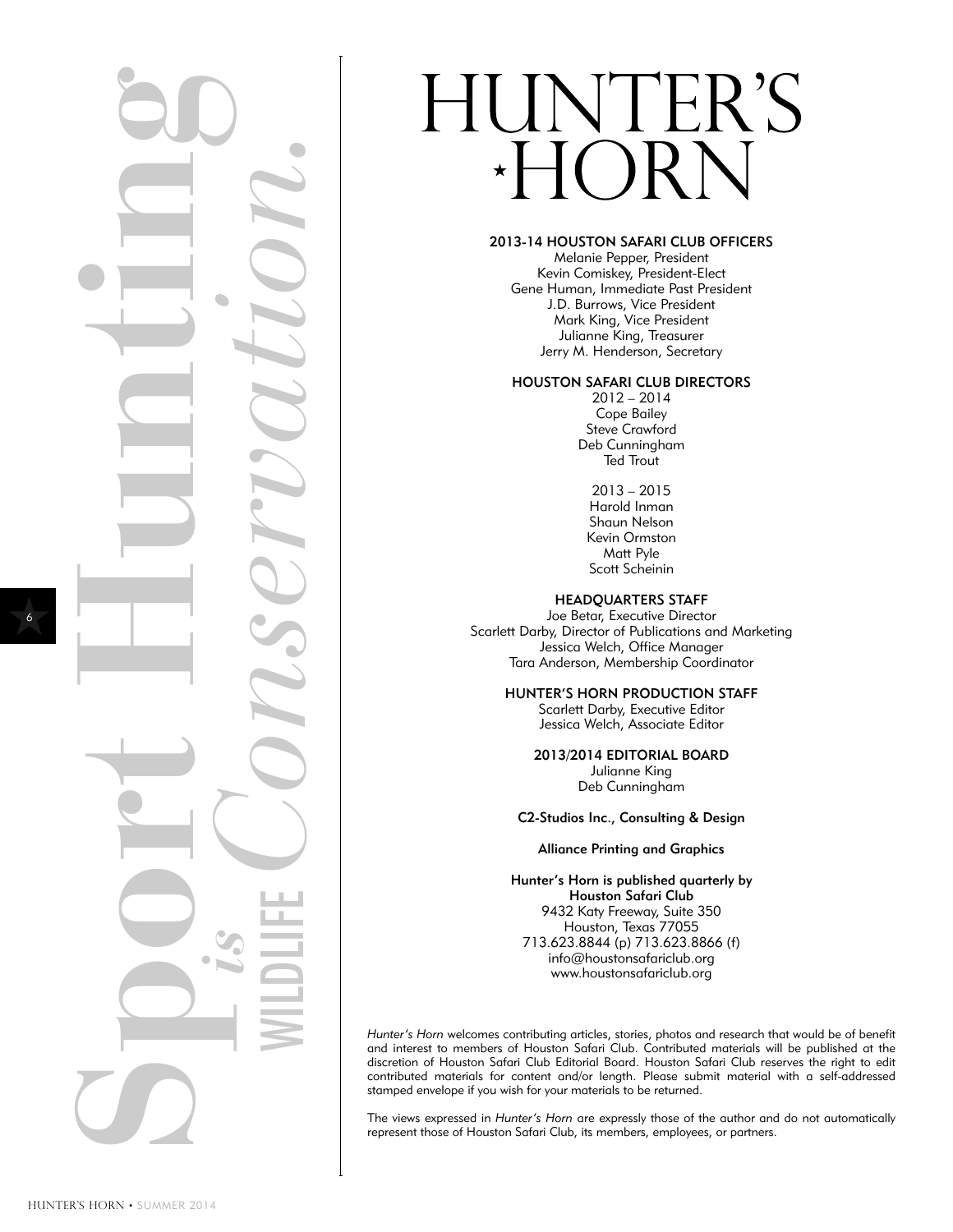

David Langmead's paintings remind us what the value of wildness really is.

By Todd Wilkinson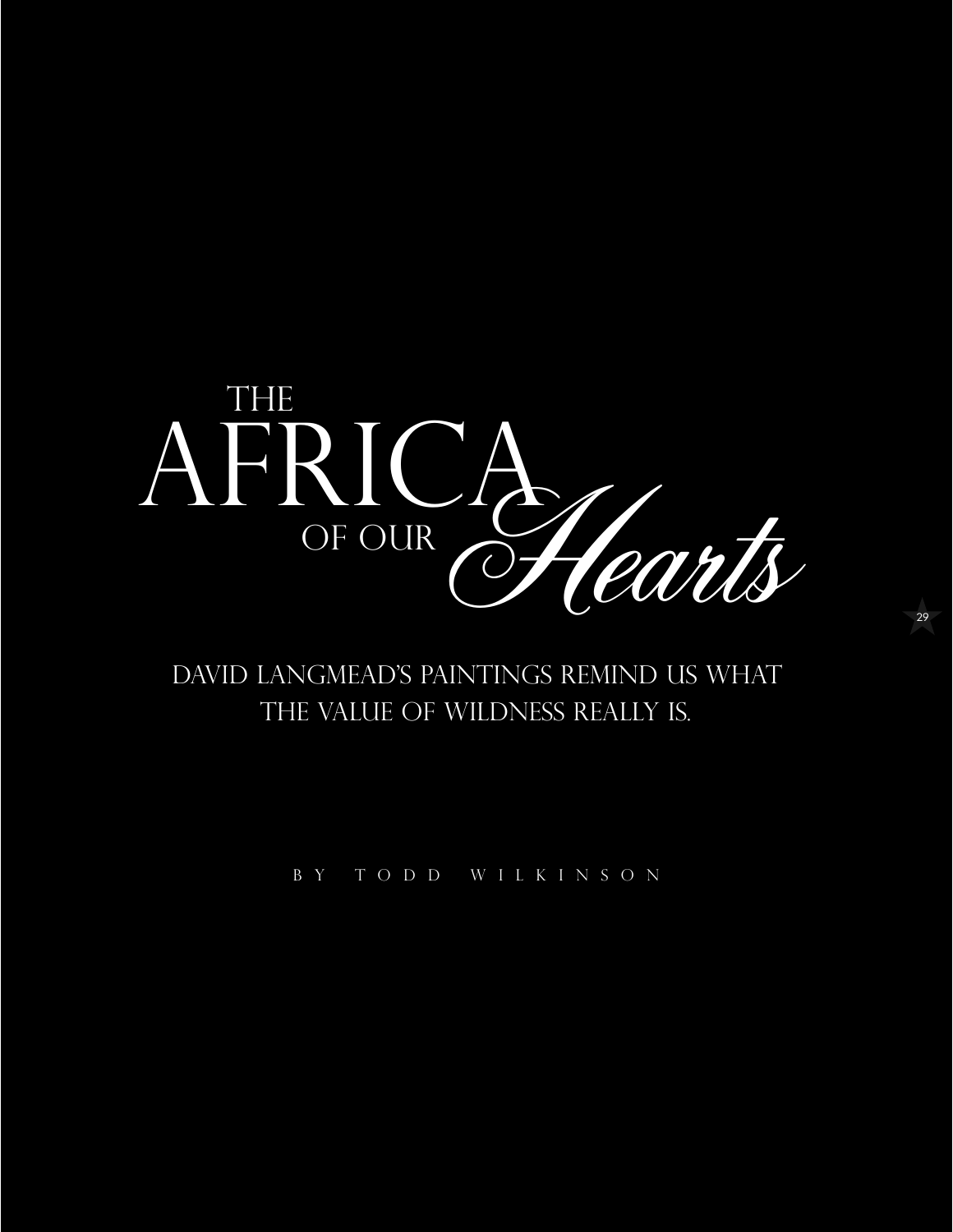

avid Langmead's life has been lived almost entirely on a frontier that most 21st century Americans would find difficult to understand. In his case, the South African painter's terra firma is the frontier of constant change 21st century Americans would find difficult to understand. In his case, the South African painter's terra firma is the frontier of constant change.

In assessing what that means, consider that the country where Langmead was born (Rhodesia) is not the same that replaced it (Zimbabwe). And the nation next door, where he eventually resettled to start a new life (South Africa) is also undergoing its own radical shifts.

Before Langmead's eyes, the nature preserves he knew as a boy and that were once considered models for wildlife conservation on the planet are being transformed. Imagine, for example, if outlaws were to suddenly start plundering game animals in Yellowstone, Yosemite and Denali.

Lion populations in many corners of Africa in trouble, as are cheetah and leopard. A plague of poaching, stretching from Namibia to Kenya, is decimating elephants (for their ivory tusks), rhinoceros (for their horns) and other species steadily being erased by a growing human footprint of agriculture and industrial development.

But through it all, two things have anchored Langmead: his family and his maturing art that blends realism with impressionism. Painting, he says, is the form of expression that keeps him grounded in the things that matter. Langmead never abandoned Africa as so many of his compatriots did. And today, because he's stayed behind, he is considered one of the continent's gifted portrayers of wildlife and natural landscapes.

"I don't think anyone can refute that given two artists of equal talent, the artist that lives, breathes and experiences his natural environment every day will recreate it better, in paintings, than the one who doesn't. David Langmead is an artist who does just that," says Ross Parker, co-founder of Call of Africa's Native Visions Galleries in Naples and Fort Lauderdale, Florida. Call of Africa is Langmead's exclusive representative in the United States, and it debuts his new oils every year at Safari Club events. In fact, Call of Africa arranged for an original Langmead depiction of a Cape buffalo, titled "Embossed," to be made available as part of Houston Safari Club's fundraising auction at their 2015 Convention.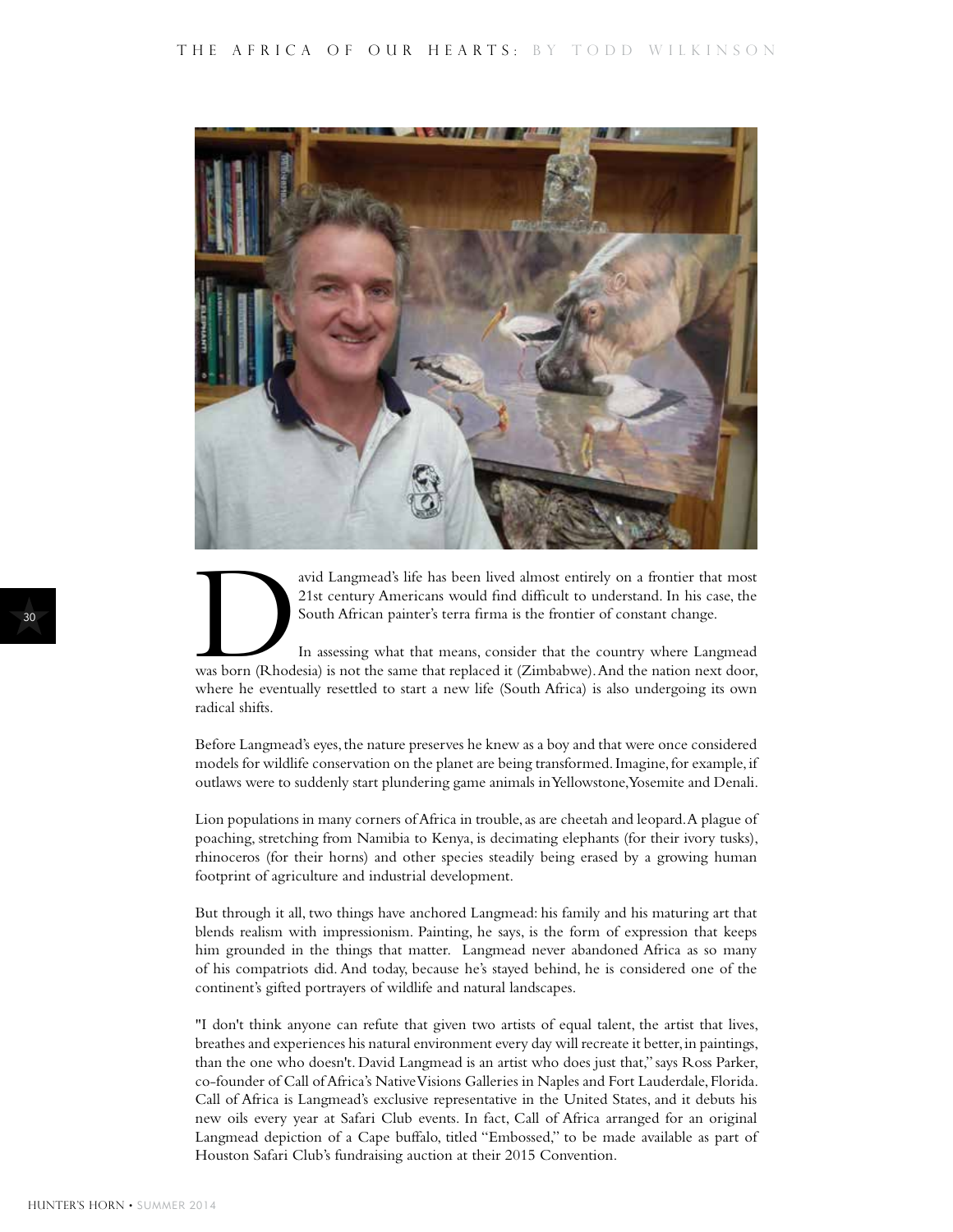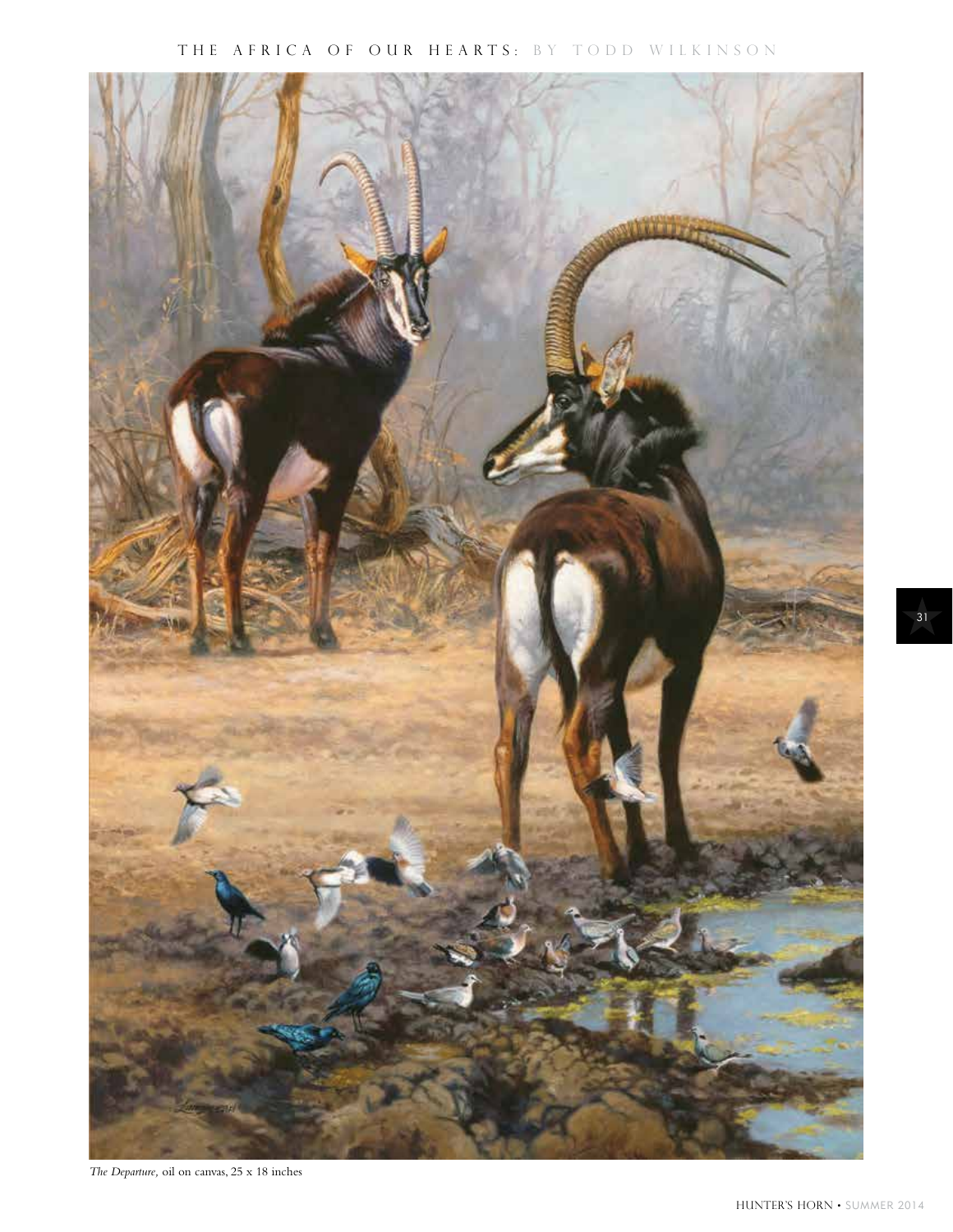

*On Edge,* oil on canvas, 27.5 x 19 inches

*"I started collecting his work because authenticity pours out of it"*

Based in the outpost of Nieu-Bethesda, famous for being a tiny artist enclave in the coastal hinters of South Africa called "the Great Karoo," Langmead and his wife, Bronwen, savor the seclusion. The community lies at the foot of the Sneeuberge, mountains that remind one of the Rockies or the Andes in Patagonia.

A former farm boy who became an avid skydiver and hang glider, he loves to soar. When his feet are earthbound, however, Langmead is constantly seeking out the last of sub-equatorial Africa's still-wild places. They serve as inspiration for a body of art that has been a favorite among collectors who travel on hunts and photo nature safaris.

I have been to Langmead's studio, which inhabits a tiny room that itself is nested within a quaint, clean and welcoming home that is actually a converted livestock barn. During my visit, rising from Langmead's easels, were dramatic portrayals of elephants, Cape buffalo, leopards and kudu.

"I started collecting his work because authenticity pours out of it," says Shawn DeRosa, a medical instruments entrepreneur from Florida, who owns two dozen Langmeads.

"The first ones I purchased were little 10"x10" studies but size didn't matter because they were very striking. David's work has a way of getting inside you and becoming the kinds of scenes you want to view every day in your home," DeRosa says. "Eventually, I purchased larger works and their presence can fill up a room in the best possible of ways."

Langmead speaks of mystical encounters that he's had in the bush, the kind always balanced on edge between sublime peace and peril. It's what collectors find exciting and his works are as beloved by women as by men. Langmead shares a recent anecdote: "We had a bizarre experience one morning while we were out observing megafauna in Zimbabwe. We had just spent a couple of hours watching some lions feasting on an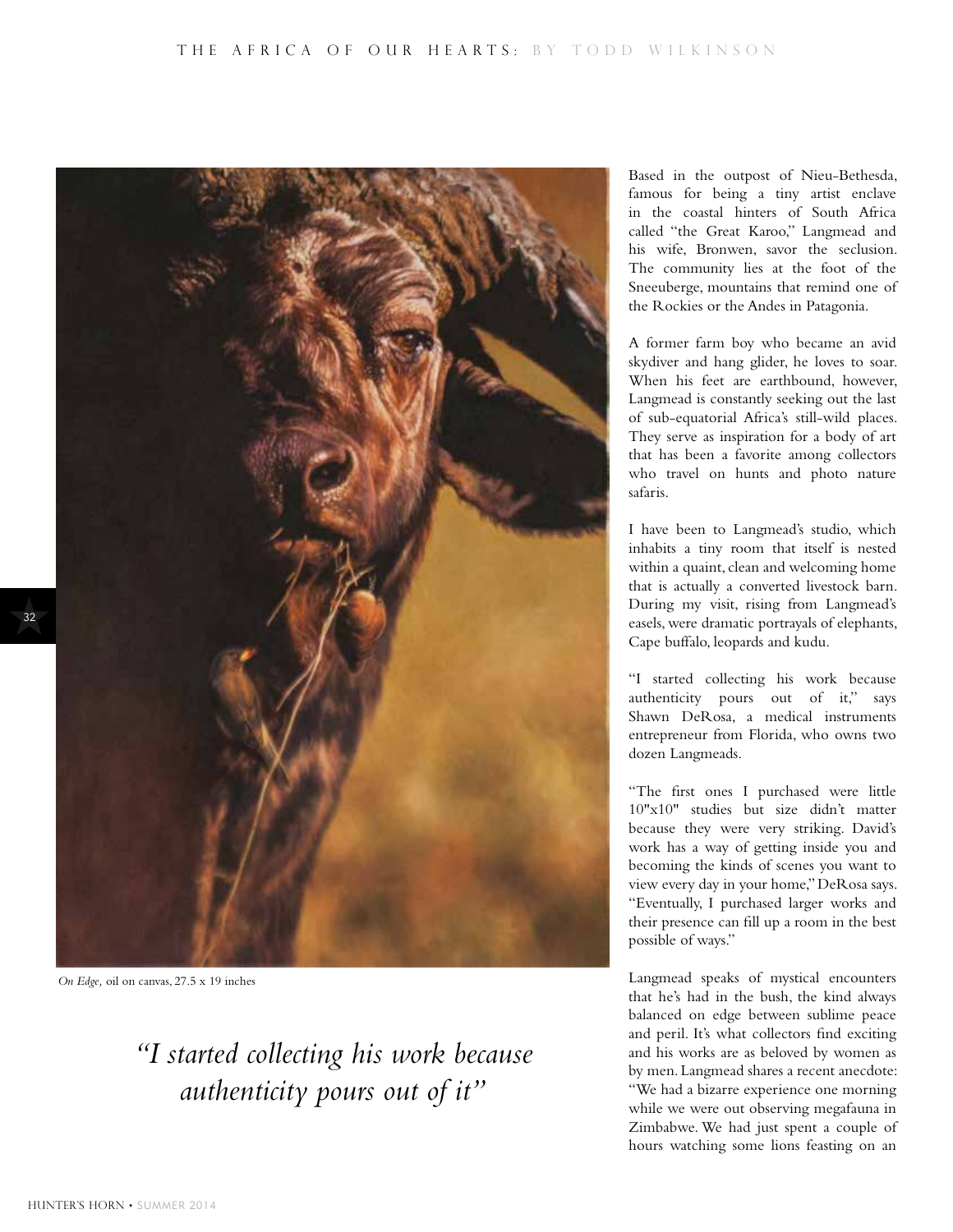

*The Far Pavilion,* oil on canvas, 35 x 47 inches

elephant they had killed the previous night. We finally drove off, all of us enervated by the experience," he explains.

Later, a dozen miles down a dirt road, they were passing through thick mopane veld and were wooed by a pink tree Langmead spied off in the distance. It appeared to glow, all by itself, in the riverine forest beside them. They stopped the vehicle and decided to set out for it on foot. There was no hunting guide to protect them.

"The tree became more impressive the nearer we approached," Langmead notes. "Finally, as we rounded the last stand of dense thicket to arrive at the base of the tree we came face-to-face with three lone buffalo bulls that had been out of sight."

There was only a split second of recognition and panic, he says, noting that the startled bulls were not amused by the intruders. "We screeched out of there like Olympic sprinters," Langmead says. "Fortunately, the buffalo did not catch us, but needless to say not a single photo was taken of that mesmerizing tree."

Langmead has commemorated those kinds of trees, that cause viewers to stop and wonder before them, in many paintings. Long ago, Langmead started as a pure landscape painter and moved to include wildlife in his scenes. "Nothing shows better the transformation from a premier South African landscape painter to a wildlife artist than the work of David Langmead," Call of Africa's Parker adds. "David's careful

design, accompanied by authentic colors and nuances, makes him one of the best in his generation."

Langmead, as a Baby Boomer in his 50s with grown children, is deeply troubled by the ravages of black market poachers that have descended upon the region. Yet he's pleased to know that a percentage of money earned from his artwork is funneled back by artist representative Parker (also a Zimbabwean by birth) directly to wildlife conservation causes.

 "We are now losing 1,000 rhino a year to poaching," he says. "The populations are soon going to be unviable and extinction will be inevitable. Americans need to use whatever influence they have. We cannot 33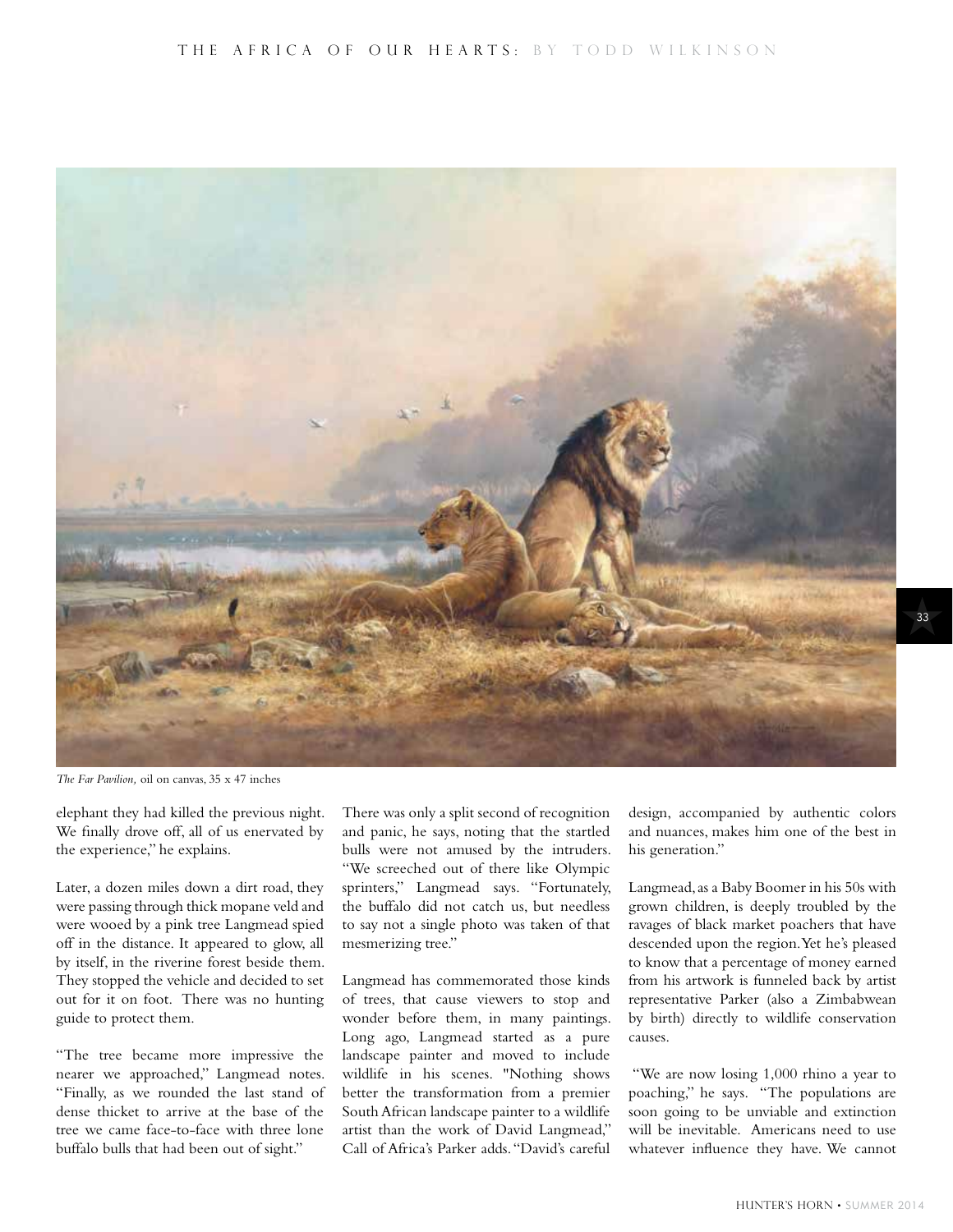

*Ivory Tower,* oil on canvas, 27.5 x 23 inches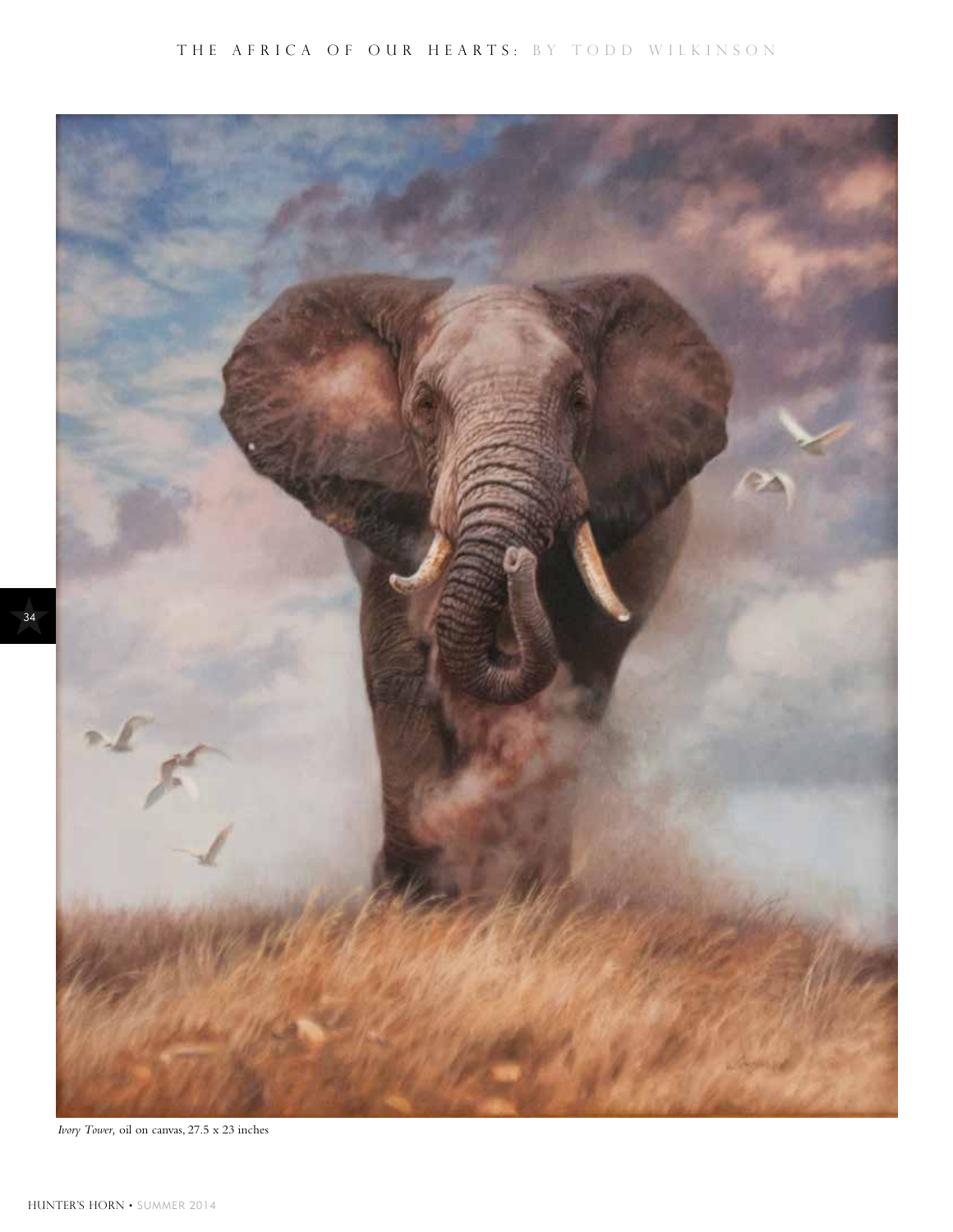

*Homeward Bound,* oil on canvas, 19.5 x 35.5 inches

exploit our planet, as we are doing, at the cost of our children's future."

Today, Langmead is immersed in a new series of African landscapes that do not depict wildlife yet emanate the powerful allure of the bushveld, the temperate forest and high savanna. "On many a safari it is actually the settings that you most remember," Langmead says. "The dusty jeep tracks, the flowering acacia, the sundrenched camelthorn trees, and the dramatic descent of the evening sun."

During a recent trip to Mana Pools National Park that flanks the Zambezi River in northern Zimbabwe, Langmead, Parker and friends did several long distance walks, having close encounters with lions, elephants, Cape buffalo, crocodile and hippo. Mana Pools is not only one of the wildest preserves in southern Africa but it is among the most dangerous and rewarding for an artist who dares leave the safe confines of a vehicle.

Langmead emailed Parker the following

note once they returned home: "I am back in the studio feeling really inspired after one of the best weeks I can remember," he said. "The bush was an absolute balm for the soul and I could just keep walking and never stop. As a lifestyle profession, this is like no other. It can be magical. I am truly blessed to have your friendship. Good mates are rare."

Bronwen Langmead, the painter's wife and co-navigator on several expeditions they've taken into Botswana's Kalahari Desert, is credited with pushing him to reach loftier heights with his art. "When David first started painting full-time many years ago his inspiration came from the resplendent beauty and light that oozed from the Karoo landscape literally on our doorstep," she says. "Those paintings were incredibly popular with the South Africa market as they captured moments in time even more than simply a magnificent panorama."

As Langmead's reputation expanded in North America, thanks to the exposure delivered by Parker, it also led to an

expansion of his own vision. "There was a sense of 'fleetingness' and a special feeling of impermanence that remained evident in his work," Bronwen suggests. Her husband also spoke to the longing all viewers possess for the primordial and untamed aspects of wildness automatically associated with the continent. Langmead's depictions of birds, bathed in evanescent light, have been judged into the Leigh Yawkey Woodson Art Museum's prestigious Birds in Art Show and some of those works have gone on a national museum tour. Meanwhile, his celebrations of the "Big Five" are coveted by collectors of sporting art.

"We admire his artwork. It has a wonderful painterly quality and his ability to capture water reflections of birds and animals in wetland settings is tremendous," says Kathy Foley, director of the Woodson Art Museum in Wausau, Wisconsin.

All one needs to do is peruse the list of available artwork at Call of Africa's Gallery webpage (www.nativevisions.com) to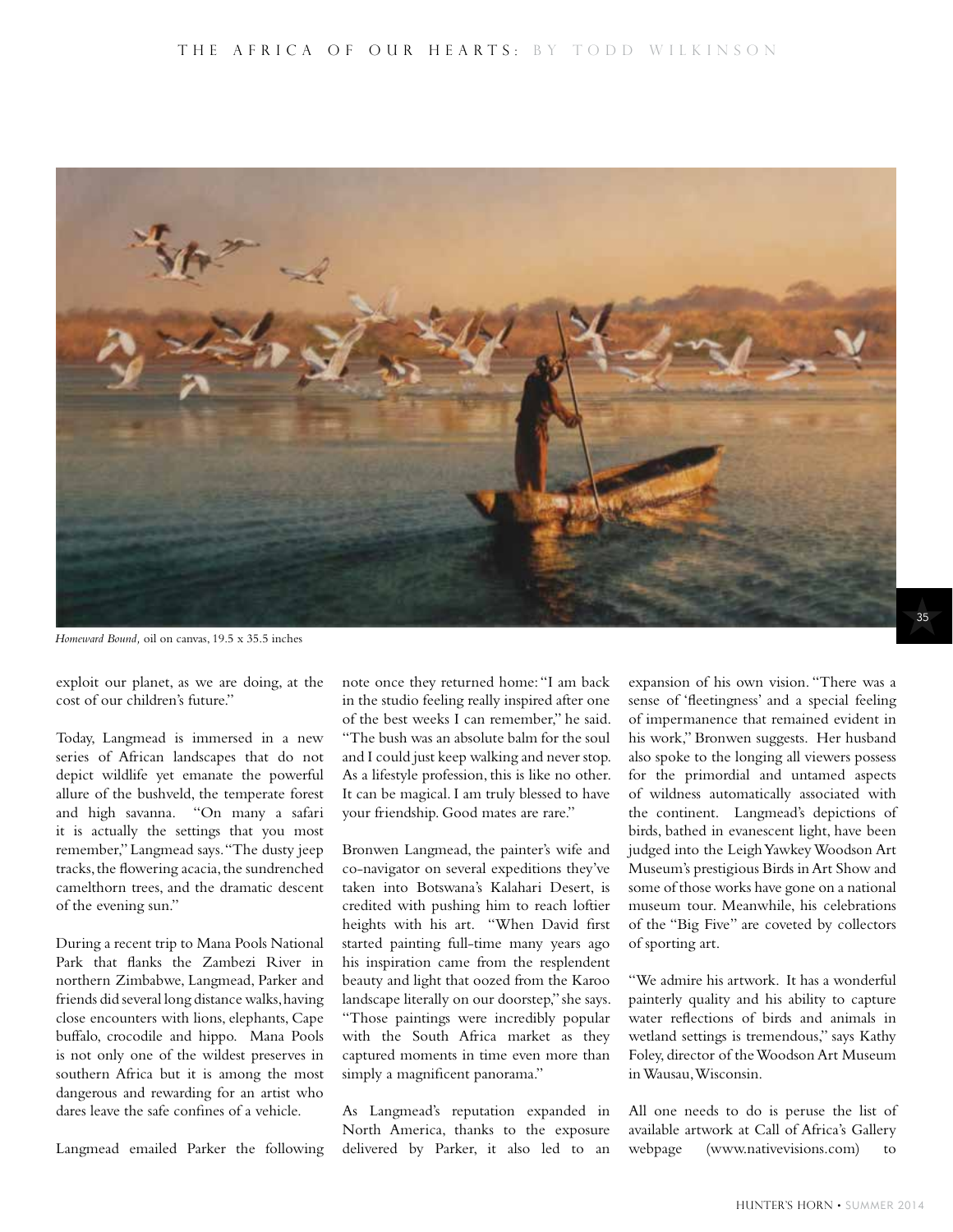understand that new arriving works are often purchased fast.

"Even in my twenties, I knew I needed to find places where I could get out of the rat race, if not to the wilderness then at least into landscapes that are very pastoral," Langmead says. "Once you become hooked on the visual narcotic that is Africa, you spend the rest of your life pursuing it."

In 2015, Langmead will be unveiling an ambitious selection of large and small works in the US as part of a traveling art exhibition Parker is organizing called "The Great Zambezi." The works, displayed with pieces by John Seerey-Lester, Jaco Van Schalkwyk, and leadwood carver Mopho Gonde will be available for viewing and purchase at Parker's galleries in Florida and at Safari Club shows in Texas and Las Vegas.

Some art historians say that Langmead is, in a way, like the great romantic painters of the American 19th century who captured the last gasp of the western frontier. He isn't aiming for fame but the paradox is that's exactly what is finding him.

"David's latest pieces have an honesty and simplicity to them. To me, this is where David's genius lies," Bronwen says. "Often, just as one only spots a kudu briefly against a backlit bush, this is what he captures in paint. When out on the veld, it is unlikely that one will come across a charging lion. Yet it is highly likely that one will see an exquisite grass scape - one that stands alone as a place you would love immortalized in paint forever. This is what David now captures. And sometimes, if you look carefully, a lioness may be lounging and hidden within." ★

*[Todd Wilkinson has been writing about the outdoors and art for nearly 30 years. He is founder of the online art magazine Wildlife Art Journal and author of the recent criticallyacclaimed book, Last Stand: Ted Turner's Quest to Save a Troubled Planet. Todd lives in Bozeman, Montana.]*



*Banner Of Heaven,* oil on canvas, 24 x 36 inches